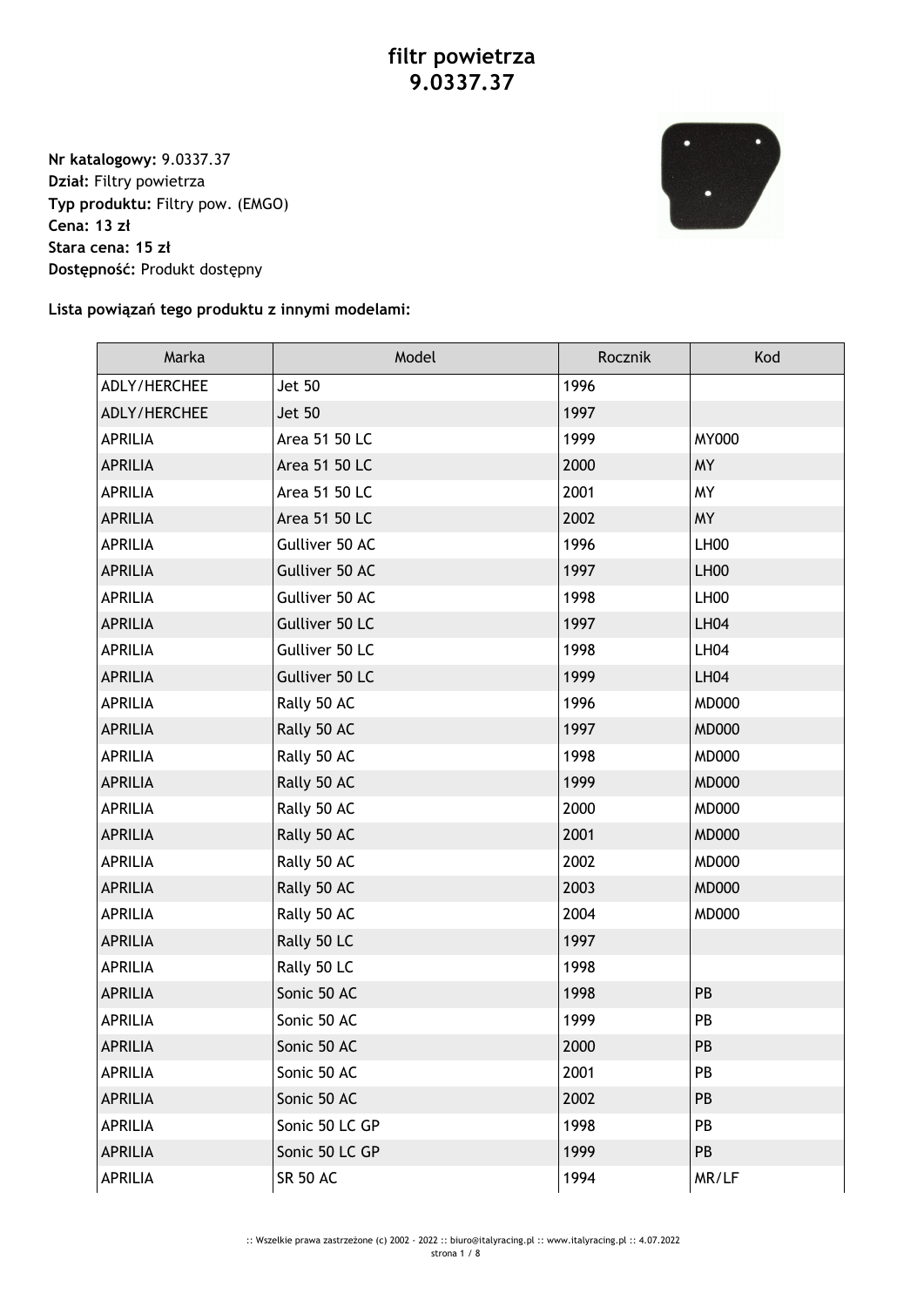| <b>APRILIA</b> | <b>SR 50 AC</b>    | 1995 | MR/LF        |
|----------------|--------------------|------|--------------|
| <b>APRILIA</b> | <b>SR 50 AC</b>    | 1996 | MR/LF        |
| <b>APRILIA</b> | <b>SR 50 AC</b>    | 1997 |              |
| <b>APRILIA</b> | <b>SR 50 AC</b>    | 1998 |              |
| <b>APRILIA</b> | <b>SR 50 AC</b>    | 1999 |              |
| <b>APRILIA</b> | <b>SR 50 AC</b>    | 2000 |              |
| <b>APRILIA</b> | SR 50 AC Replica   | 1994 | MR/LF        |
| <b>APRILIA</b> | SR 50 AC Replica   | 1995 | MR/LF        |
| <b>APRILIA</b> | SR 50 AC Replica   | 1996 | MR/LF        |
| <b>APRILIA</b> | SR 50 AC Urb.      | 1997 |              |
| <b>APRILIA</b> | SR 50 AC www       | 1997 | LYH00        |
| <b>APRILIA</b> | SR 50 AC www       | 1998 | LYH00        |
| <b>APRILIA</b> | SR 50 AC www       | 1999 | LYH00        |
| <b>APRILIA</b> | SR 50 AC www       | 2000 | LYH00        |
| <b>APRILIA</b> | SR 50 AC www       | 2001 | LYH00        |
| <b>APRILIA</b> | SR 50 AC www       | 2002 | LYH00        |
| <b>APRILIA</b> | <b>SR 50 LC</b>    | 1994 | MR/LC        |
| <b>APRILIA</b> | <b>SR 50 LC</b>    | 1995 | MR/LC        |
| <b>APRILIA</b> | <b>SR 50 LC</b>    | 1996 | MR/LC        |
| <b>APRILIA</b> | <b>SR 50 LC</b>    | 1997 | MR/LC        |
| <b>APRILIA</b> | <b>SR 50 LC</b>    | 1998 | MR/LC        |
| <b>APRILIA</b> | <b>SR 50 LC</b>    | 1999 | MR/LC        |
| <b>APRILIA</b> | <b>SR 50 LC</b>    | 2000 |              |
| <b>APRILIA</b> | SR 50 LC Netscaper | 1997 | <b>MZ</b>    |
| <b>APRILIA</b> | SR 50 LC Netscaper | 1998 | <b>MZ</b>    |
| <b>APRILIA</b> | SR 50 LC Racing    | 1997 | MZ           |
| <b>APRILIA</b> | SR 50 LC Racing    | 1998 | <b>MZ</b>    |
| <b>APRILIA</b> | SR 50 LC Racing    | 1999 | <b>MZ</b>    |
| <b>APRILIA</b> | SR 50 LC Racing    | 2000 | <b>RLA10</b> |
| <b>APRILIA</b> | SR 50 LC Replica   | 1996 | MR/LC        |
| <b>APRILIA</b> | SR 50 LC Replica   | 1997 | <b>MZ</b>    |
| <b>APRILIA</b> | SR 50 LC Sport     | 2000 |              |
| <b>APRILIA</b> | SR 50 LC Sport     | 2001 |              |
| <b>APRILIA</b> | SR 50 LC Sport     | 2002 |              |
| <b>APRILIA</b> | SR 50 LC Stealth   | 1997 |              |
| APRILIA        | SR 50 LC Stealth   | 1998 |              |
| <b>APRILIA</b> | SR 50 LC Stealth   | 1999 |              |
| <b>BENELLI</b> | 491 50 LC          | 1998 |              |
| <b>BENELLI</b> | 491 50 LC          | 1999 |              |
| <b>BENELLI</b> | 491 50 LC          | 2000 |              |
| <b>BENELLI</b> | 491 50 LC          | 2001 |              |
| <b>BENELLI</b> | 491 50 LC          | 2002 |              |
| <b>BENELLI</b> | 491 50 LC          | 2003 |              |
| <b>BENELLI</b> | 491 50 LC Racing   | 1998 | <b>BA01</b>  |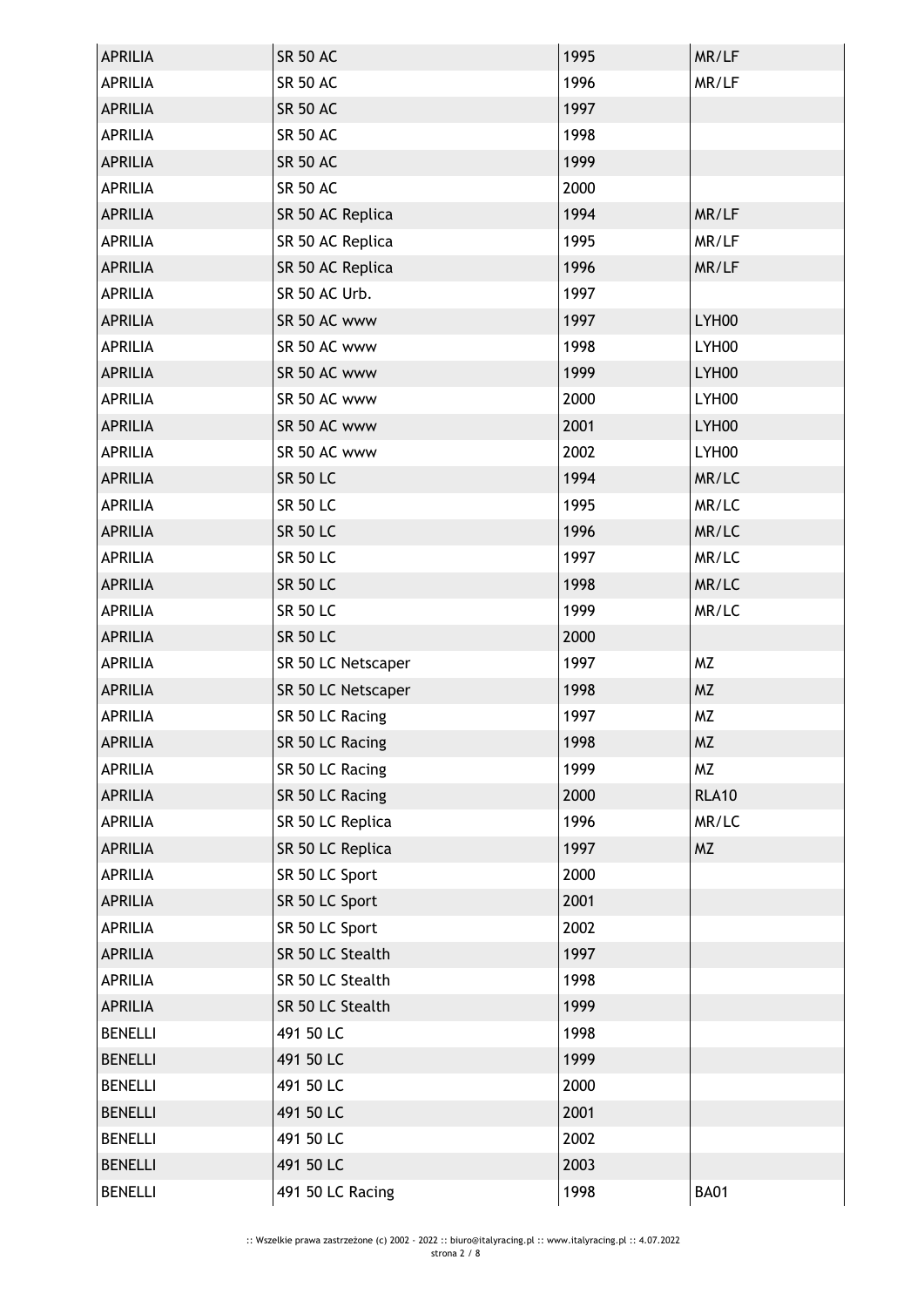| <b>BA01</b><br><b>BENELLI</b><br>491 50 LC Racing<br>2000<br>491 50 LC Racing<br>2001<br><b>BA01</b><br><b>BENELLI</b><br><b>BENELLI</b><br>491 50 LC Sport<br>1998<br><b>BA01</b><br><b>BENELLI</b><br>491 50 LC Sport<br>1999<br><b>BA01</b><br>491 50 LC Sport<br>2000<br><b>BA01</b><br><b>BENELLI</b><br><b>BENELLI</b><br>491 50 LC Sport<br>2001<br><b>BA01</b><br>491 50 RR LC<br>2000<br><b>BA01</b><br><b>BENELLI</b><br><b>BENELLI</b><br>491 50 RR LC<br>2001<br><b>BA01</b><br>491 50 RR LC<br>2002<br><b>BENELLI</b><br><b>BENELLI</b><br>491 50 RR LC<br>2003<br><b>BA01</b><br>2002<br><b>BA01</b><br><b>BENELLI</b><br>491 50 ST AC<br><b>BENELLI</b><br>491 50 ST AC<br>2003<br><b>BA01</b> |
|---------------------------------------------------------------------------------------------------------------------------------------------------------------------------------------------------------------------------------------------------------------------------------------------------------------------------------------------------------------------------------------------------------------------------------------------------------------------------------------------------------------------------------------------------------------------------------------------------------------------------------------------------------------------------------------------------------------|
|                                                                                                                                                                                                                                                                                                                                                                                                                                                                                                                                                                                                                                                                                                               |
|                                                                                                                                                                                                                                                                                                                                                                                                                                                                                                                                                                                                                                                                                                               |
|                                                                                                                                                                                                                                                                                                                                                                                                                                                                                                                                                                                                                                                                                                               |
|                                                                                                                                                                                                                                                                                                                                                                                                                                                                                                                                                                                                                                                                                                               |
|                                                                                                                                                                                                                                                                                                                                                                                                                                                                                                                                                                                                                                                                                                               |
|                                                                                                                                                                                                                                                                                                                                                                                                                                                                                                                                                                                                                                                                                                               |
|                                                                                                                                                                                                                                                                                                                                                                                                                                                                                                                                                                                                                                                                                                               |
|                                                                                                                                                                                                                                                                                                                                                                                                                                                                                                                                                                                                                                                                                                               |
|                                                                                                                                                                                                                                                                                                                                                                                                                                                                                                                                                                                                                                                                                                               |
|                                                                                                                                                                                                                                                                                                                                                                                                                                                                                                                                                                                                                                                                                                               |
|                                                                                                                                                                                                                                                                                                                                                                                                                                                                                                                                                                                                                                                                                                               |
|                                                                                                                                                                                                                                                                                                                                                                                                                                                                                                                                                                                                                                                                                                               |
| <b>BENELLI</b><br>K2 50 AC Namur<br>1999                                                                                                                                                                                                                                                                                                                                                                                                                                                                                                                                                                                                                                                                      |
| K2 50 AC Namur<br>2000<br><b>BA01</b><br><b>BENELLI</b>                                                                                                                                                                                                                                                                                                                                                                                                                                                                                                                                                                                                                                                       |
| <b>BENELLI</b><br>K2 50 AC Namur<br><b>BA01</b><br>2001                                                                                                                                                                                                                                                                                                                                                                                                                                                                                                                                                                                                                                                       |
| 1998<br><b>BENELLI</b><br>K2 50 LC<br><b>BA01</b>                                                                                                                                                                                                                                                                                                                                                                                                                                                                                                                                                                                                                                                             |
| K2 50 LC<br>1999<br><b>BA01</b><br><b>BENELLI</b>                                                                                                                                                                                                                                                                                                                                                                                                                                                                                                                                                                                                                                                             |
| <b>BETA</b><br>Ark 50 AC<br>1997<br>BS4C2                                                                                                                                                                                                                                                                                                                                                                                                                                                                                                                                                                                                                                                                     |
| Ark 50 AC<br>1998<br>BS4C2<br><b>BETA</b>                                                                                                                                                                                                                                                                                                                                                                                                                                                                                                                                                                                                                                                                     |
| <b>BETA</b><br>Ark 50 AC<br>1999<br>BS4C2                                                                                                                                                                                                                                                                                                                                                                                                                                                                                                                                                                                                                                                                     |
| <b>BETA</b><br>Ark 50 AC<br>2000<br>BS4C2                                                                                                                                                                                                                                                                                                                                                                                                                                                                                                                                                                                                                                                                     |
| <b>BETA</b><br>Ark 50 AC<br>2001<br>BS4C2                                                                                                                                                                                                                                                                                                                                                                                                                                                                                                                                                                                                                                                                     |
| <b>BETA</b><br>2002<br>Ark 50 AC<br>BS4C2                                                                                                                                                                                                                                                                                                                                                                                                                                                                                                                                                                                                                                                                     |
| <b>BETA</b><br>Ark 50 AC<br>2003<br>BS4C2                                                                                                                                                                                                                                                                                                                                                                                                                                                                                                                                                                                                                                                                     |
| Ark 50 AC<br><b>BETA</b><br>2004<br>BS4C4                                                                                                                                                                                                                                                                                                                                                                                                                                                                                                                                                                                                                                                                     |
| Ark 50 AC<br><b>BETA</b><br>2005<br>BS4C4                                                                                                                                                                                                                                                                                                                                                                                                                                                                                                                                                                                                                                                                     |
| <b>BS4C00</b><br><b>BETA</b><br>Ark 50 LC<br>1997                                                                                                                                                                                                                                                                                                                                                                                                                                                                                                                                                                                                                                                             |
| <b>BETA</b><br><b>Ark 50 LC</b><br>1998                                                                                                                                                                                                                                                                                                                                                                                                                                                                                                                                                                                                                                                                       |
| <b>BETA</b><br><b>Ark 50 LC</b><br>1999                                                                                                                                                                                                                                                                                                                                                                                                                                                                                                                                                                                                                                                                       |
| <b>Ark 50 LC</b><br><b>BETA</b><br>2002<br><b>BS4C00</b>                                                                                                                                                                                                                                                                                                                                                                                                                                                                                                                                                                                                                                                      |
| <b>Ark 50 LC</b><br>2003<br><b>BETA</b><br><b>BS4C00</b>                                                                                                                                                                                                                                                                                                                                                                                                                                                                                                                                                                                                                                                      |
| <b>Ark 50 LC K</b><br>2000<br><b>BETA</b>                                                                                                                                                                                                                                                                                                                                                                                                                                                                                                                                                                                                                                                                     |
| <b>BETA</b><br><b>Ark 50 LC K</b><br>2001                                                                                                                                                                                                                                                                                                                                                                                                                                                                                                                                                                                                                                                                     |
| <b>BETA</b><br>Tempo 50<br>1993                                                                                                                                                                                                                                                                                                                                                                                                                                                                                                                                                                                                                                                                               |
| 1994<br><b>BETA</b><br>Tempo 50                                                                                                                                                                                                                                                                                                                                                                                                                                                                                                                                                                                                                                                                               |
| Tempo 50<br><b>BETA</b><br>1995                                                                                                                                                                                                                                                                                                                                                                                                                                                                                                                                                                                                                                                                               |
| <b>BETA</b><br>Tempo 50<br>1996                                                                                                                                                                                                                                                                                                                                                                                                                                                                                                                                                                                                                                                                               |
| <b>BETA</b><br>Tempo 50<br>1997                                                                                                                                                                                                                                                                                                                                                                                                                                                                                                                                                                                                                                                                               |
| Tempo 50<br>1998<br><b>BETA</b>                                                                                                                                                                                                                                                                                                                                                                                                                                                                                                                                                                                                                                                                               |
| <b>BETA</b><br>Tempo 50<br>1999                                                                                                                                                                                                                                                                                                                                                                                                                                                                                                                                                                                                                                                                               |
| Tempo 50<br><b>BETA</b><br>2000                                                                                                                                                                                                                                                                                                                                                                                                                                                                                                                                                                                                                                                                               |
| <b>BETA</b><br>Tempo 50<br>2001                                                                                                                                                                                                                                                                                                                                                                                                                                                                                                                                                                                                                                                                               |
| <b>CPI</b><br>Hussar (45) 50<br>2004                                                                                                                                                                                                                                                                                                                                                                                                                                                                                                                                                                                                                                                                          |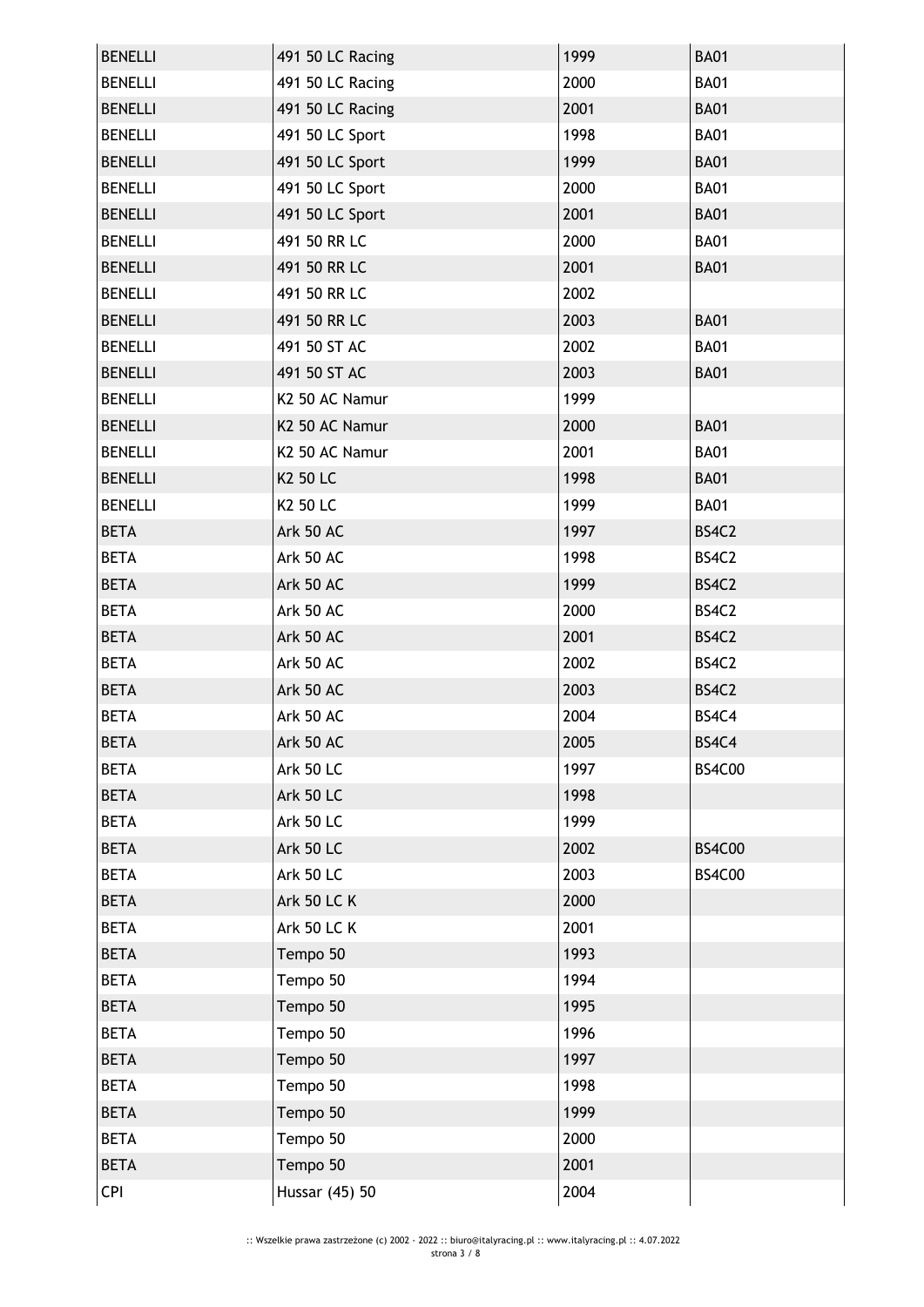| CPI             | Hussar (45) 50         | 2005 |            |
|-----------------|------------------------|------|------------|
| <b>CPI</b>      | Hussar 50              | 2001 |            |
| <b>CPI</b>      | Hussar 50              | 2002 |            |
| CPI             | Hussar 50              | 2003 |            |
| <b>CPI</b>      | Hussar 50              | 2004 |            |
| CPI             | Hussar 50 FL           | 2002 |            |
| <b>CPI</b>      | Popcorn (45) 50        | 2004 |            |
| <b>CPI</b>      | Popcorn (45) 50        | 2005 |            |
| <b>CPI</b>      | Popcorn 50             | 2001 |            |
| CPI             | Popcorn 50             | 2002 |            |
| <b>CPI</b>      | Popcorn 50             | 2003 |            |
| CPI             | Popcorn 50             | 2004 |            |
| <b>CPI</b>      | Popcorn 50 FL          | 2002 |            |
| <b>GENERIC</b>  | Ideo 50                | 2005 |            |
| <b>GENERIC</b>  | Ideo 50                | 2006 |            |
| <b>GENERIC</b>  | <b>XOR 50</b>          | 2005 |            |
| <b>GENERIC</b>  | <b>XOR 50</b>          | 2006 |            |
| <b>KEEWAY</b>   | Focus 50               | 2005 |            |
| <b>KEEWAY</b>   | Focus 50               | 2006 |            |
| <b>KEEWAY</b>   | Matrix 50              | 2006 |            |
| <b>MALAGUTI</b> | Centro 25 SL           | 1994 |            |
| <b>MALAGUTI</b> | Centro 50 AC 2T SL     | 1994 | 36T        |
| <b>MALAGUTI</b> | Centro 50 AC 2T SL     | 1995 | 36T        |
| <b>MALAGUTI</b> | Centro 50 AC 2T SL     | 1996 | 36T        |
| <b>MALAGUTI</b> | Centro 50 AC 2T SL     | 1997 | 36T        |
| <b>MALAGUTI</b> | Centro 50 AC 2T SL     | 1998 | 36T        |
| <b>MALAGUTI</b> | Centro 50 AC 2T SL Kat | 1999 | 4900000    |
| <b>MALAGUTI</b> | Centro 50 AC 2T SL Kat | 2000 | 4900000    |
| <b>MALAGUTI</b> | F10 25 Jetline         | 1994 |            |
| <b>MALAGUTI</b> | F10 25 Jetline         | 1995 |            |
| <b>MALAGUTI</b> | F10 25 Jetline         | 1996 |            |
| <b>MALAGUTI</b> | F10 25 Jetline         | 1997 |            |
| <b>MALAGUTI</b> | F10 25 Jetline         | 1998 |            |
| <b>MALAGUTI</b> | F10 50 AC Jetline      | 1994 | ZJM35      |
| <b>MALAGUTI</b> | F10 50 AC Jetline      | 1995 | ZJM35      |
| <b>MALAGUTI</b> | F10 50 AC Jetline      | 1996 | ZJM35      |
| <b>MALAGUTI</b> | F10 50 AC Jetline      | 1997 | ZJM35      |
| <b>MALAGUTI</b> | F10 50 AC Jetline      | 1998 | ZJM35      |
| <b>MALAGUTI</b> | F10 50 AC Jetline      | 1999 | ZJM4800000 |
| <b>MALAGUTI</b> | F10 50 AC Jetline      | 2000 | ZJM4800000 |
| <b>MALAGUTI</b> | F10 50 AC Jetline      | 2001 | ZJM4800000 |
| <b>MALAGUTI</b> | F10 50 AC Jetline Wap  | 2002 | ZJM4800000 |
| <b>MALAGUTI</b> | F12 25 AC Phantom      | 1997 |            |
| <b>MALAGUTI</b> | F12 25 AC Phantom      | 1998 |            |
|                 |                        |      |            |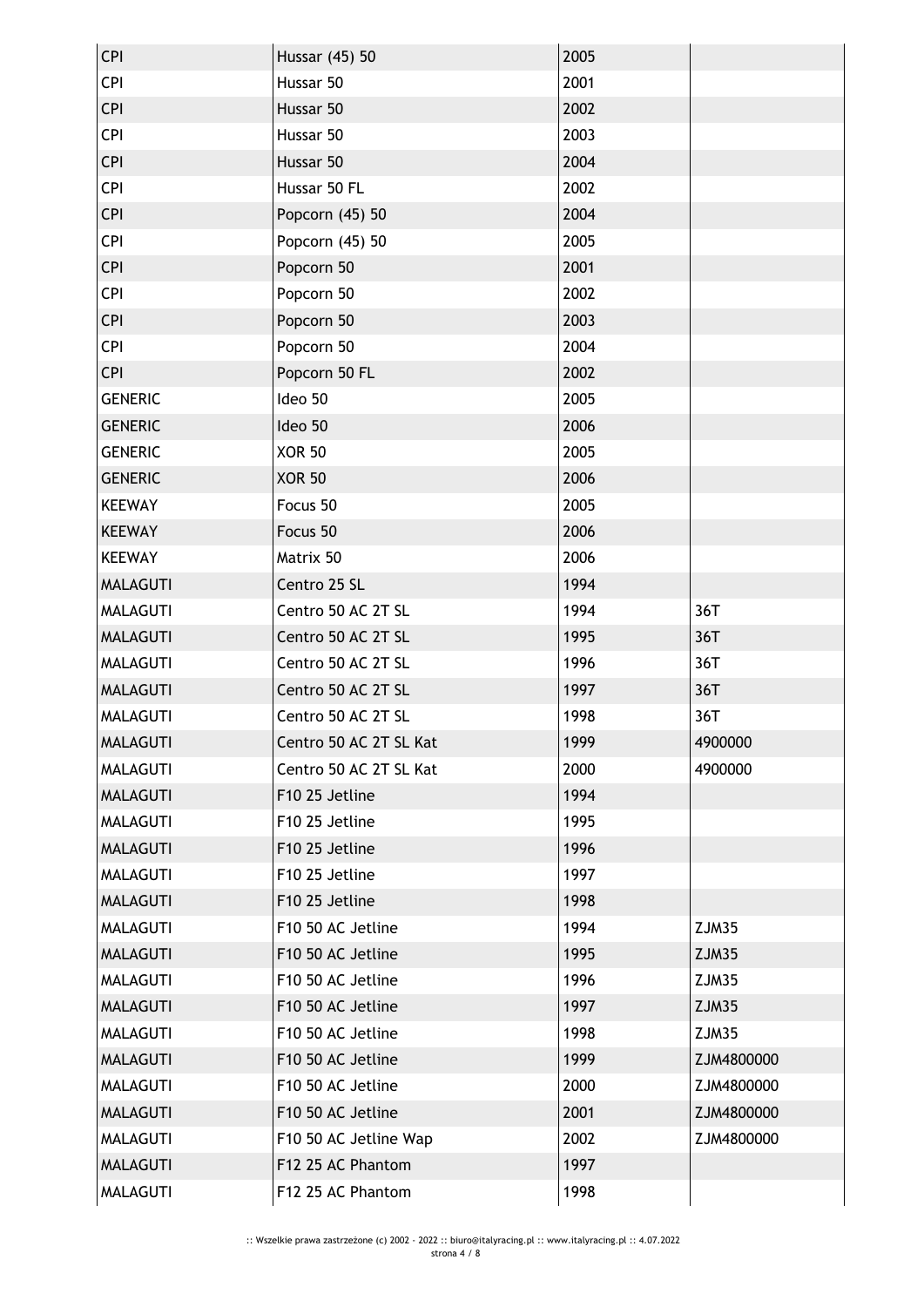| <b>MALAGUTI</b> | F12 25 AC Phantom | 1999 |              |
|-----------------|-------------------|------|--------------|
| MALAGUTI        | F12 25 AC Phantom | 2000 |              |
| <b>MALAGUTI</b> | F12 25 AC Phantom | 2001 |              |
| <b>MALAGUTI</b> | F12 25 AC Phantom | 2002 |              |
| <b>MALAGUTI</b> | F12 50 LC         | 1996 | <b>ZJM41</b> |
| <b>MALAGUTI</b> | Yesterday 50      | 1998 | 45           |
| <b>MALAGUTI</b> | Yesterday 50      | 1999 | 45           |
| <b>MALAGUTI</b> | Yesterday 50      | 2000 | 45           |
| <b>MALAGUTI</b> | Yesterday 50      | 2001 | 45           |
| <b>MBK</b>      | CS 50 AC Mach G   | 2002 |              |
| <b>MBK</b>      | CS 50 AC Mach G   | 2003 |              |
| <b>MBK</b>      | CS 50 AC Mach G   | 2004 |              |
| <b>MBK</b>      | CS 50 AC Mach G   | 2005 |              |
| <b>MBK</b>      | <b>CS 50 Z LC</b> | 2002 |              |
| <b>MBK</b>      | <b>CS 50 Z LC</b> | 2003 |              |
| <b>MBK</b>      | <b>CS 50 Z LC</b> | 2004 |              |
| <b>MBK</b>      | <b>CS 50 Z LC</b> | 2005 |              |
| <b>MBK</b>      | Evolis 50         | 1993 |              |
| <b>MBK</b>      | Evolis 50         | 1994 |              |
| <b>MBK</b>      | Evolis 50         | 1995 |              |
| <b>MBK</b>      | Evolis 50         | 1996 |              |
| <b>MBK</b>      | Evolis 50         | 1997 |              |
| <b>MBK</b>      | Evolis 50         | 1998 |              |
| <b>MBK</b>      | Evolis 80         | 1993 |              |
| <b>MBK</b>      | Evolis 80         | 1994 |              |
| <b>MBK</b>      | Evolis 80         | 1995 |              |
| <b>MBK</b>      | Evolis 80         | 1996 |              |
| <b>MBK</b>      | Evolis 80         | 1997 |              |
| <b>MBK</b>      | Evolis 80         | 1998 |              |
| <b>MBK</b>      | Evolis 80         | 1999 |              |
| <b>MBK</b>      | Fizz 50           | 1995 |              |
| <b>MBK</b>      | Fizz 50           | 1996 |              |
| <b>MBK</b>      | Fizz 50           | 1997 |              |
| <b>MBK</b>      | Forte 25          | 1997 |              |
| <b>MBK</b>      | Forte 25          | 1998 |              |
| <b>MBK</b>      | Forte 50          | 1997 |              |
| <b>MBK</b>      | Forte 50          | 1998 |              |
| <b>MBK</b>      | YN 50 R Ovetto    | 1997 | VTL5AD       |
| <b>MBK</b>      | YN 50 R Ovetto    | 1998 | VTL5AD       |
| <b>MBK</b>      | YN 50 R Ovetto    | 1999 | 5BV          |
| <b>MBK</b>      | YN 50 R Ovetto    | 2000 | 5BV          |
| <b>MBK</b>      | YN 50 R Ovetto    | 2001 | 5BV          |
| <b>MBK</b>      | YN 50 R Ovetto    | 2002 | <b>VTLSA</b> |
| <b>MBK</b>      | YN 50 R Ovetto    | 2003 | 5RN          |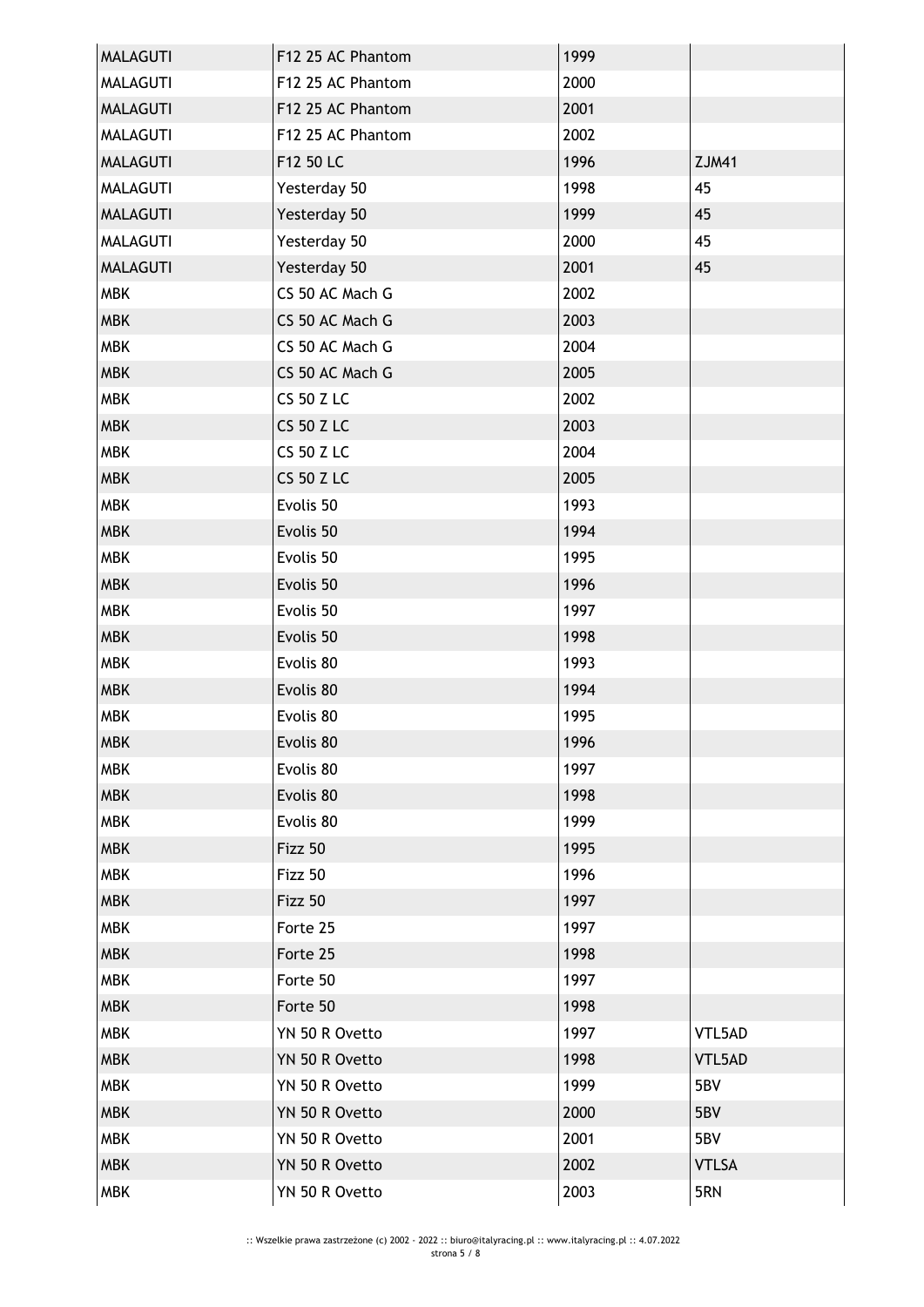| <b>MBK</b>    | YN 50 R Ovetto            | 2004 | 5RN            |
|---------------|---------------------------|------|----------------|
| <b>MBK</b>    | YN 50 R Ovetto            | 2005 | <b>VTLSA</b>   |
| <b>MBK</b>    | YQ 50 F1 Nitro Assistance | 1999 | VG55BR         |
| <b>MBK</b>    | YQ 50 F1 Nitro Assistance | 2000 | VG55BR         |
| <b>MBK</b>    | YQ 50 F1 Nitro Assistance | 2001 | VG55BR         |
| <b>MBK</b>    | YQ 50 L Nitro Jaguar      | 2001 | VG5SA14        |
| <b>MBK</b>    | YQ 50 L Nitro Jaguar      | 2002 | 5PEA           |
| <b>MBK</b>    | YQ 50 L Nitro Jaguar      | 2003 | <b>VG5SA14</b> |
| <b>MBK</b>    | YQ 50 L Nitro Jaguar      | 2004 | 5SB9           |
| <b>MBK</b>    | YQ 50 L Nitro Jaguar      | 2005 | 5SB9           |
| <b>MBK</b>    | YQ 50 Nitro               | 1998 | VG55BR         |
| <b>MBK</b>    | YQ 50 Nitro               | 1999 | VG55BR         |
| <b>MBK</b>    | YQ 50 Nitro               | 2000 | VG55BR         |
| <b>MBK</b>    | YQ 50 Nitro               | 2001 | VG55BR         |
| <b>MBK</b>    | YQ 50 Nitro               | 2002 | VG5SA          |
| <b>MBK</b>    | YQ 50 Nitro               | 2003 | VG5SA          |
| <b>MBK</b>    | YQ 50 Nitro               | 2004 | VG5SA          |
| <b>MBK</b>    | YQ 50 Nitro               | 2005 | 3C62           |
| YAMAHA        | CS 50 R AC Jog            | 2002 | <b>SA221</b>   |
| YAMAHA        | CS 50 R AC Jog            | 2003 | <b>SA221</b>   |
| YAMAHA        | CS 50 R AC Jog            | 2004 | <b>SA224</b>   |
| YAMAHA        | CS 50 R AC Jog            | 2005 | SA22V          |
| YAMAHA        | CS 50 R AC Jog            | 2006 | SA22V          |
| YAMAHA        | <b>CS 50 R Jog</b>        | 1994 |                |
| YAMAHA        | CS 50 R Jog               | 1995 |                |
| YAMAHA        | <b>CS 50 R Jog</b>        | 1996 |                |
| <b>AHAMAY</b> | $CS$ 50 R Jog             | 1997 |                |
| YAMAHA        | $CS$ 50 R Jog             | 1998 |                |
| YAMAHA        | $CS$ 50 R Jog             | 1999 |                |
| YAMAHA        | $CS$ 50 R Jog             | 2000 |                |
| YAMAHA        | $CS$ 50 R Jog             | 2001 |                |
| YAMAHA        | CS 50 RR LC Jog           | 2002 | <b>SA226</b>   |
| YAMAHA        | CS 50 RR LC Jog           | 2003 | <b>SA226</b>   |
| YAMAHA        | CS 50 RR LC Jog           | 2004 | SA22A          |
| YAMAHA        | CS 50 RR LC Jog           | 2005 | SA22X          |
| YAMAHA        | <b>CW 50 BWS</b>          | 1992 | 4BX            |
| YAMAHA        | <b>CW 50 BWS</b>          | 1993 | 4BX            |
| YAMAHA        | <b>CW 50 BWS</b>          | 1994 | 4BX            |
| YAMAHA        | <b>CW 50 BWS</b>          | 1995 | 4BX            |
| YAMAHA        | <b>CW 50 BWS</b>          | 1996 | 4BX            |
| YAMAHA        | CW 50 RS NG BWS           | 1997 | 4VA            |
| YAMAHA        | CW 50 RS NG BWS           | 1998 | 4VA            |
| YAMAHA        | CW 50 RS NG BWS           | 1999 | <b>SA05</b>    |
| YAMAHA        | CW 50 RS NG BWS           | 2000 | <b>SA05</b>    |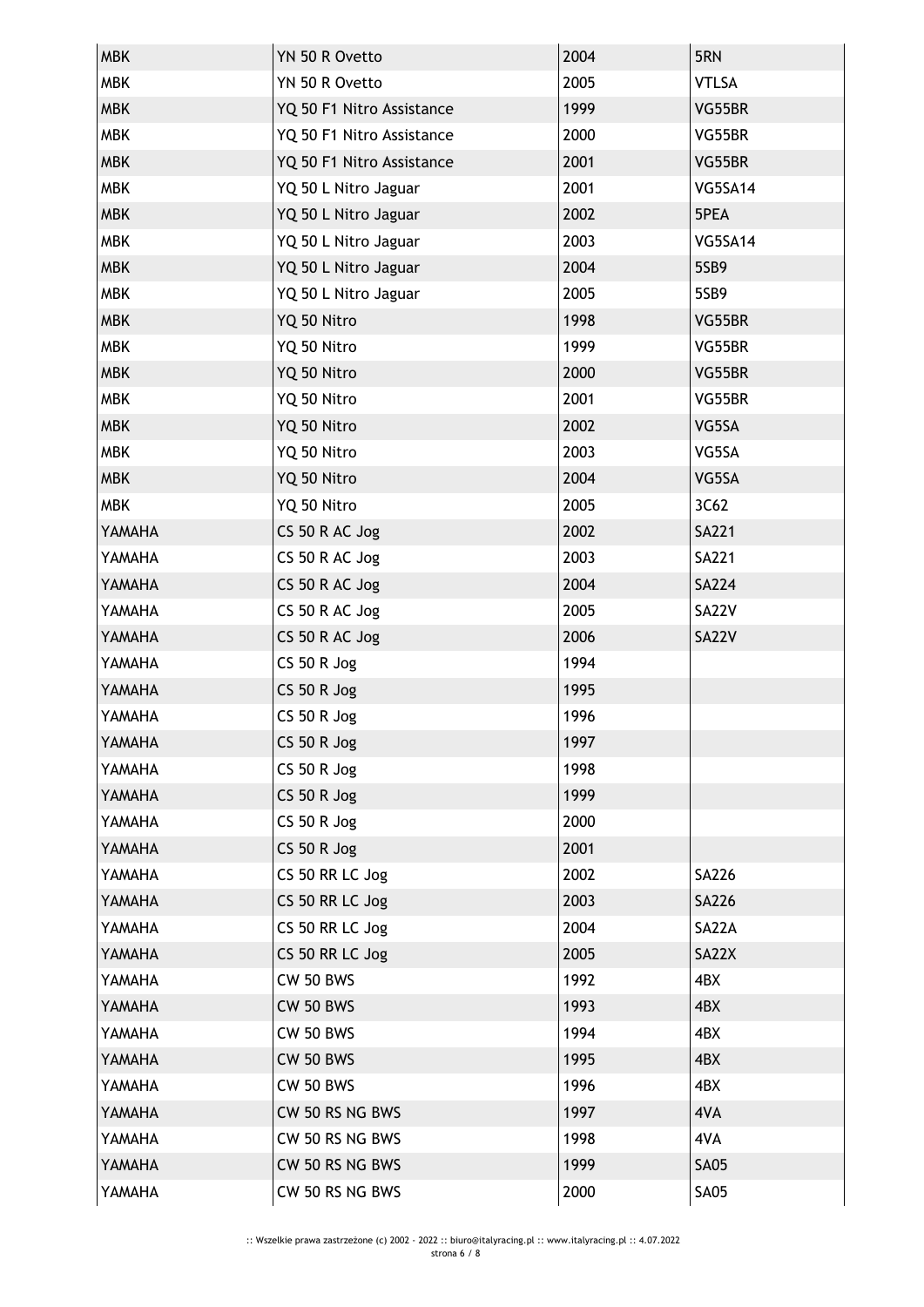| YAMAHA | CW 50 RS NG BWS                | 2001 | <b>SA05</b>  |
|--------|--------------------------------|------|--------------|
| YAMAHA | YA 25 Axis                     | 1997 | 5AK          |
| YAMAHA | YA 25 Axis                     | 1998 | 5AK          |
| YAMAHA | YA 50 R Axis                   | 1996 | 3UG          |
| YAMAHA | YA 50 R Axis                   | 1997 | 3UG          |
| YAMAHA | YA 50 R Axis                   | 1998 | 3UG          |
| YAMAHA | YE 50 Zest                     | 1993 | 4FW          |
| YAMAHA | YE 50 Zest                     | 1994 | 4FW          |
| YAMAHA | YE 50 Zest                     | 1995 | 4FW          |
| YAMAHA | YE 50 Zest                     | 1996 | 4FW          |
| YAMAHA | YE 50 Zest                     | 1997 | 4FW          |
| YAMAHA | YE 50 Zest                     | 1998 | 4FW          |
| YAMAHA | YE 50 Zest                     | 1999 | 4FW          |
| YAMAHA | YE 80 Zest                     | 1994 | 4MU          |
| YAMAHA | YE 80 Zest                     | 1995 | 4MU          |
| YAMAHA | YE 80 Zest                     | 1996 | 4MU          |
| YAMAHA | YE 80 Zest                     | 1997 | 4MU          |
| YAMAHA | YH 50 Why                      | 1998 |              |
| YAMAHA | YH 50 Why                      | 1999 | <b>SA03</b>  |
| YAMAHA | YH 50 Why                      | 2000 | <b>SA03</b>  |
| YAMAHA | YH 50 Why                      | 2001 | <b>SA03</b>  |
| YAMAHA | YM 50 Breeze                   | 1995 | 4RC          |
| YAMAHA | YM 50 Breeze                   | 1996 | 4RC          |
| YAMAHA | YM 50 Breeze                   | 1997 | 4RC          |
| YAMAHA | YM 50 Breeze                   | 1998 | 4RC          |
| YAMAHA | YN 50 R Neos                   | 1997 | 5AD          |
| YAMAHA | YN 50 R Neos                   | 1998 | 5AD          |
| YAMAHA | YN 50 R Neos                   | 1999 | 5AD          |
| YAMAHA | YN 50 R Neos                   | 2000 | 5AD          |
| YAMAHA | YN 50 R Neos                   | 2001 | 5AD          |
| YAMAHA | YN 50 R Neos                   | 2002 | <b>SA15</b>  |
| YAMAHA | YN 50 R Neos                   | 2003 | <b>SA15</b>  |
| YAMAHA | YN 50 R Neos                   | 2004 | <b>SA211</b> |
| YAMAHA | YN 50 R Neos                   | 2005 | SA211        |
| YAMAHA | YN 50 R Neos                   | 2006 | <b>SA211</b> |
| YAMAHA | YQ 50 Aerox                    | 1997 | 5BR          |
| YAMAHA | YQ 50 Aerox                    | 1998 | 5BR          |
| YAMAHA | YQ 50 L Aerox Tech3            | 2002 | SA141        |
| YAMAHA | YQ 50 L GP Aerox               | 2003 | SA141        |
| YAMAHA | YQ 50 L GP Aerox Rossi Replica | 2005 | <b>SA144</b> |
| YAMAHA | YQ 50 L GP Aerox Rossi Replica | 2006 | SA144        |
| YAMAHA | YQ 50 L GP Aerox Rossi Replica | 2007 | <b>SA144</b> |
| YAMAHA | YQ 50 R Aerox                  | 1999 | 5BR          |
| YAMAHA | YQ 50 R Aerox                  | 2000 | 5BR          |